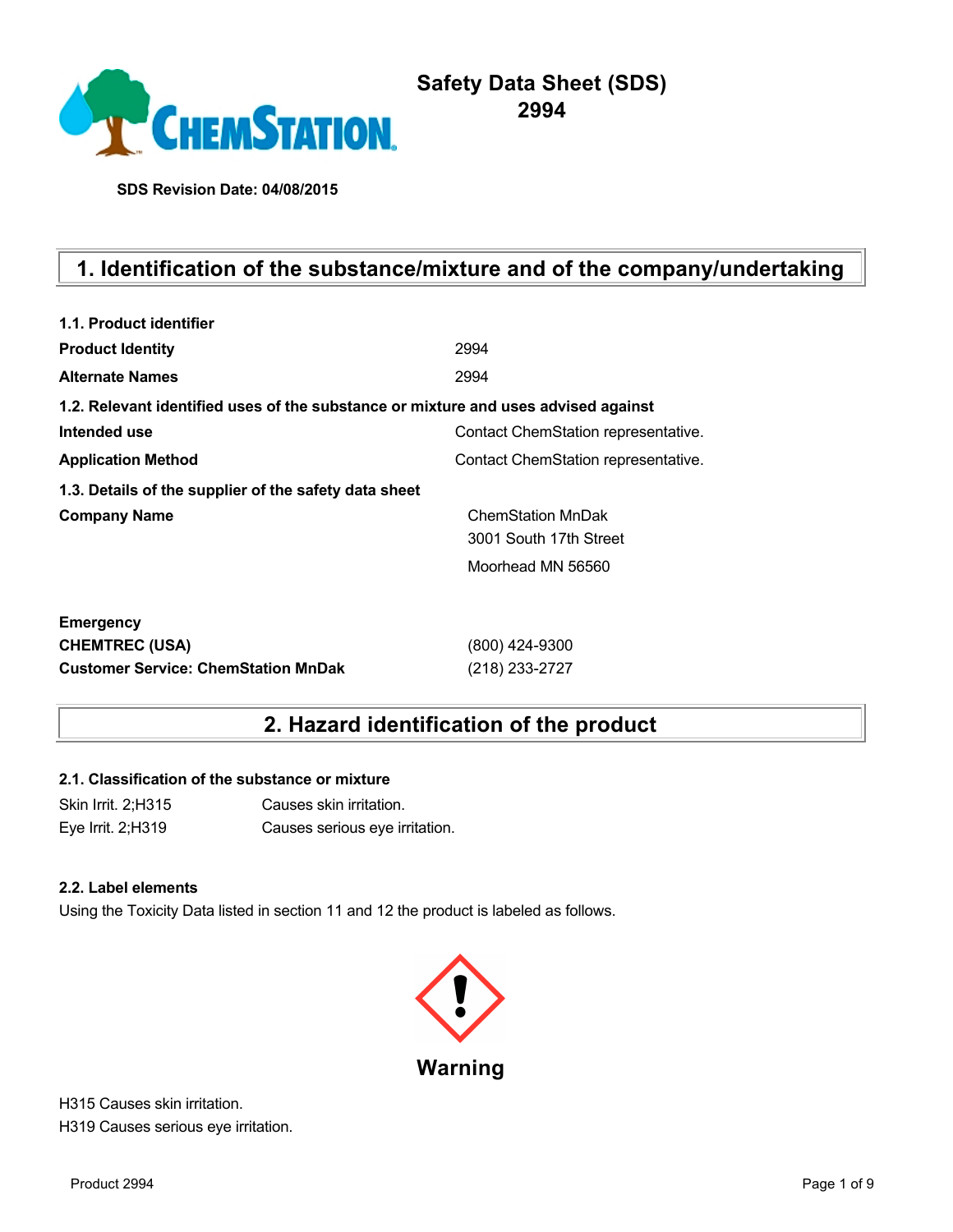### **[Prevention]:**

P264 Wash thoroughly after handling.

P280 Wear protective gloves / eye protection / face protection.

### **[Response]:**

P302+352 IF ON SKIN: Wash with plenty of soap and water.

P305+351+338 IF IN EYES: Rinse continuously with water for several minutes. Remove contact lenses if present and easy to do - continue rinsing.

P321 Specific treatment (see information on this label).

P337+313 If eye irritation persists: Get medical advice / attention.

P362 Take off contaminated clothing and wash before reuse.

### **[Storage]:**

No GHS storage statements

### **[Disposal]:**

No GHS disposal statements

# **3. Composition/information on ingredients**

This product contains the following substances that present a hazard within the meaning of the relevant State and Federal Hazardous Substances regulations.

| <b>Ingredient/Chemical Designations</b>                                                             | Weight %   | <b>GHS Classification</b>                                               | <b>Notes</b> |
|-----------------------------------------------------------------------------------------------------|------------|-------------------------------------------------------------------------|--------------|
| Potassium hydroxide.<br><b>CAS Number:</b><br>0001310-58-3                                          | $1.0 - 10$ | Acute Tox. 4:H302<br>Skin Corr. 1A:H314                                 | [1][2]       |
| <b>Sodium silicate</b><br><b>CAS Number:</b><br>0001344-09-8                                        | $1.0 - 10$ | Acute Tox. 4:H302<br>Skin Irrit. 2:H315<br><b>Eye Dam. 1:H318</b>       | [1]          |
| PROPANAMINIUM, 3-AMINO-N-(CARBOXYMETHYL)-<br><b>N.N-DIMET</b><br><b>CAS Number:</b><br>0061789-40-0 | $1.0 - 10$ | Skin Irrit. 2;H315<br><b>Eye Irrit. 2:H319</b><br>Aquatic Acute 1; H400 | [1]          |

[1] Substance classified with a health or environmental hazard.

[2] Substance with a workplace exposure limit.

[3] PBT-substance or vPvB-substance.

\*The full texts of the phrases are shown in Section 16.

# **4. First aid measures**

#### **4.1. Description of first aid measures**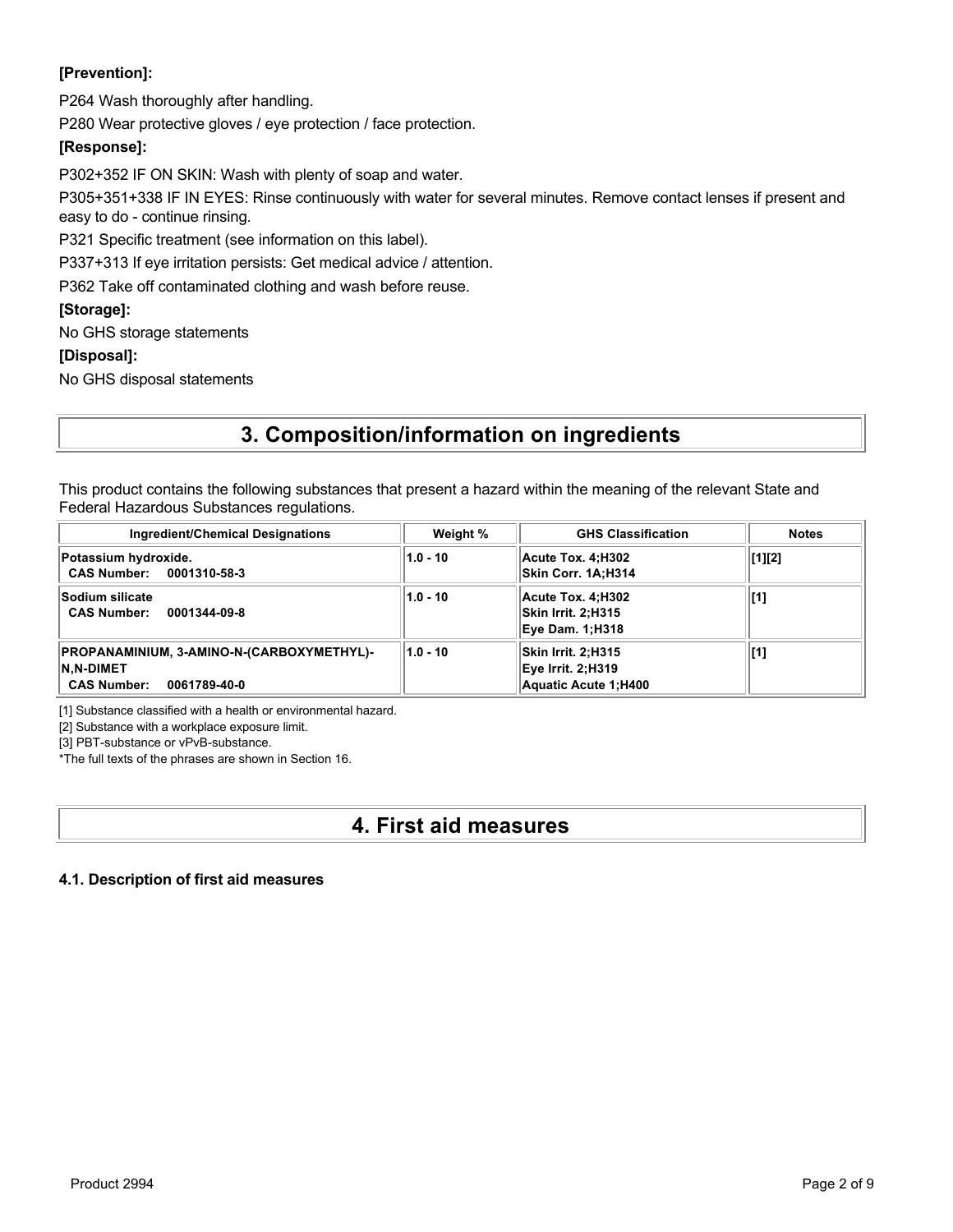| General           | Move victim to fresh air.<br>Call 911 or emergency medical service if deemed necessary.<br>Give artificial respiration if victim is not breathing.<br>Do not use mouth-to-mouth method if victim ingested or inhaled the substance; give artificial<br>respiration with the aid of a pocket mask equipped with a one-way valve or other proper<br>respiratory medical device.<br>Administer oxygen if breathing is difficult.<br>Remove and isolate contaminated clothing and shoes.<br>In case of contact with substance, immediately flush skin or eyes with running water for at<br>least 20 minutes.<br>For minor skin contact, avoid spreading material on unaffected skin.<br>Keep victim warm and quiet.<br>Effects of exposure (inhalation, ingestion or skin contact) to substance may be delayed.<br>Ensure that medical personnel are aware of the material(s) involved and take precautions to<br>protect themselves. |
|-------------------|-----------------------------------------------------------------------------------------------------------------------------------------------------------------------------------------------------------------------------------------------------------------------------------------------------------------------------------------------------------------------------------------------------------------------------------------------------------------------------------------------------------------------------------------------------------------------------------------------------------------------------------------------------------------------------------------------------------------------------------------------------------------------------------------------------------------------------------------------------------------------------------------------------------------------------------|
| <b>Inhalation</b> | Move victim to fresh air. Call emergency medical care. Apply artificial respiration if victim is<br>not breathing. Do not use mouth-to-mouth method if victim ingested or inhaled the<br>substance; induce artificial respiration with the aid of a pocket mask equipped with a one-way<br>valve or other proper respiratory medical device. Administer oxygen if breathing is difficult.                                                                                                                                                                                                                                                                                                                                                                                                                                                                                                                                         |
| <b>Eyes</b>       | Irrigate copiously with clean water for at least 15 minutes, holding the eyelids apart and seek<br>medical attention.                                                                                                                                                                                                                                                                                                                                                                                                                                                                                                                                                                                                                                                                                                                                                                                                             |
| <b>Skin</b>       | Remove contaminated clothing. Wash skin thoroughly with soap and water or use a<br>recognized skin cleanser.                                                                                                                                                                                                                                                                                                                                                                                                                                                                                                                                                                                                                                                                                                                                                                                                                      |
| Ingestion         | If swallowed obtain immediate medical attention. Keep at rest. Do NOT induce vomiting.                                                                                                                                                                                                                                                                                                                                                                                                                                                                                                                                                                                                                                                                                                                                                                                                                                            |
|                   | 4.2. Most important symptoms and effects, both acute and delayed                                                                                                                                                                                                                                                                                                                                                                                                                                                                                                                                                                                                                                                                                                                                                                                                                                                                  |
| <b>Overview</b>   | Effects of exposure (inhalation, ingestion or skin contact) to substance may be delayed. See<br>section 2 for further details.                                                                                                                                                                                                                                                                                                                                                                                                                                                                                                                                                                                                                                                                                                                                                                                                    |
| <b>Eyes</b>       | Causes serious eye irritation.                                                                                                                                                                                                                                                                                                                                                                                                                                                                                                                                                                                                                                                                                                                                                                                                                                                                                                    |
| <b>Skin</b>       | Causes skin irritation.                                                                                                                                                                                                                                                                                                                                                                                                                                                                                                                                                                                                                                                                                                                                                                                                                                                                                                           |
|                   |                                                                                                                                                                                                                                                                                                                                                                                                                                                                                                                                                                                                                                                                                                                                                                                                                                                                                                                                   |

# **5. Fire-fighting measures**

### **5.1. Extinguishing media**

Recommended extinguishing media; alcohol resistant foam, CO<sub>2</sub>, powder, water spray. Do not use; water jet.

### **5.2. Special hazards arising from the substance or mixture**

Hazardous decomposition: Hydrogen chloride and chlorine. Chlorine gas rate of decomposition increases with the concentration with temperatures above 85 degrees F (30C).

#### **5.3. Advice for fire-fighters**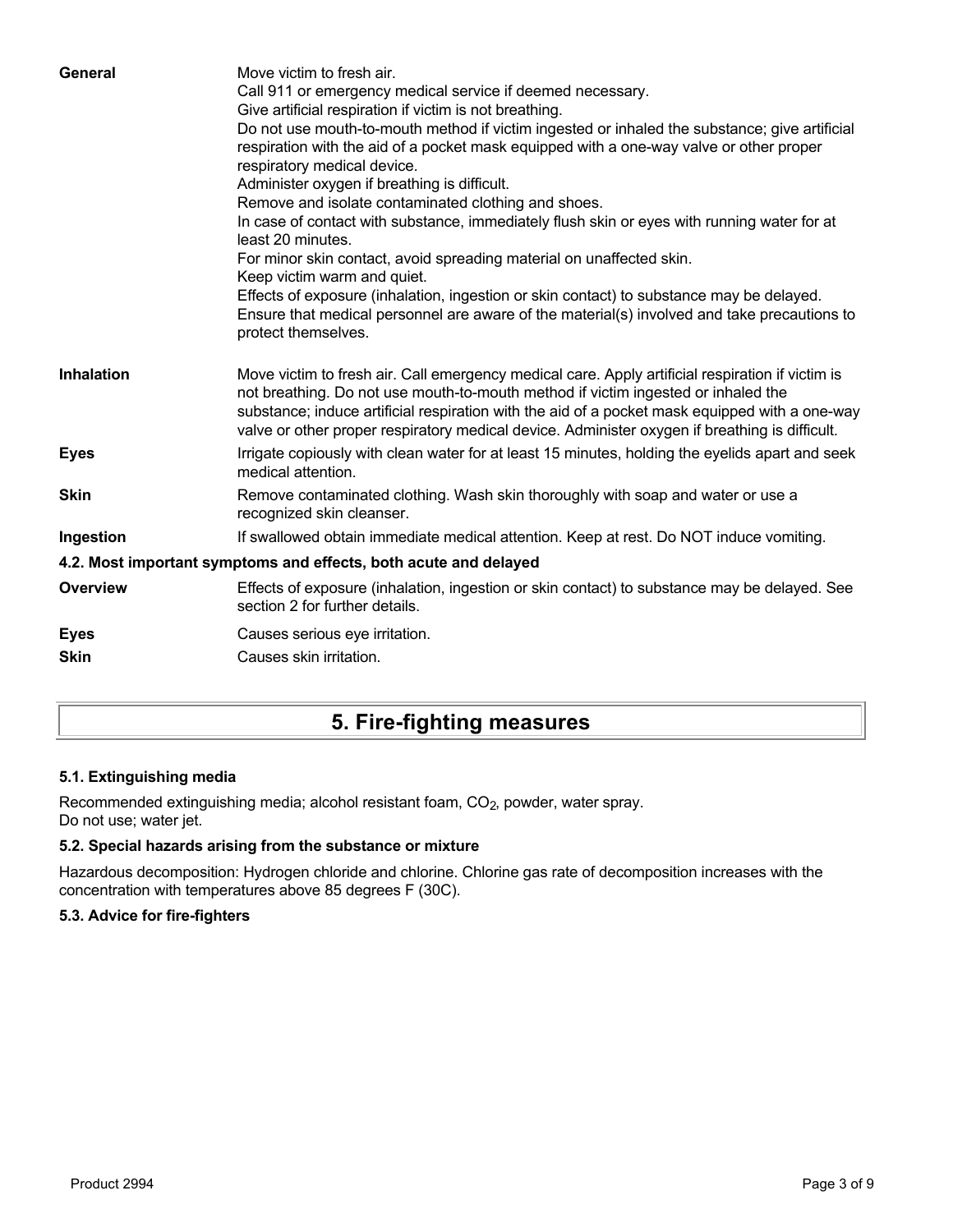Wear positive pressure self-contained breathing apparatus (SCBA).

Wear chemical protective clothing that is specifically recommended by the manufacturer. It may provide little or no thermal protection.

Non-combustible, substance itself does not burn but may decompose upon heating to produce corrosive and/or toxic fumes.

Some are oxidizers and may ignite combustibles (wood, paper, oil, clothing, etc.).

Contact with metals may evolve flammable hydrogen gas.

Containers may explode when heated.

**TOXIC**; inhalation, ingestion or skin contact with material may cause severe injury or death.

Contact with molten substance may cause severe burns to skin and eyes.

Avoid any skin contact.

Effects of contact or inhalation may be delayed.

Fire may produce irritating, corrosive and/or toxic gases.

Runoff from fire control or dilution water may be corrosive and/or toxic and cause pollution.

**ERG Guide No.** 154

## **6. Accidental release measures**

#### **6.1. Personal precautions, protective equipment and emergency procedures**

ELIMINATE all ignition sources (no smoking, flares, sparks or flames in immediate area).

Do not touch damaged containers or spilled material unless wearing appropriate protective clothing.

Stop leak if you can do it without risk.

Prevent entry into waterways, sewers, basements or confined areas.

Absorb or cover with dry earth, sand or other non-combustible material and transfer to containers.

DO NOT GET WATER INSIDE CONTAINERS.

#### **6.2. Environmental precautions**

Do not allow spills to enter drains or waterways.

Use good personal hygiene practices. Wash hands before eating, drinking, smoking or using toilet. Promptly remove soiled clothing and wash thoroughly before reuse.

#### **6.3. Methods and material for containment and cleaning up**

Keep unauthorized personnel away. Stay upwind. Keep out of low areas. Ventilate enclosed areas.

## **7. Handling and storage**

#### **7.1. Precautions for safe handling**

See section 2 for further details. - [Prevention]:

#### **7.2. Conditions for safe storage, including any incompatibilities**

Handle containers carefully to prevent damage and spillage.

Incompatible materials: Any acidic material, ammonia, urea, oxidizable materials and metals such as nickel, copper, tin, aluminum and iron.

See section 2 for further details. - [Storage]:

#### **7.3. Specific end use(s)**

#### No data available.

**8. Exposure controls and personal protection**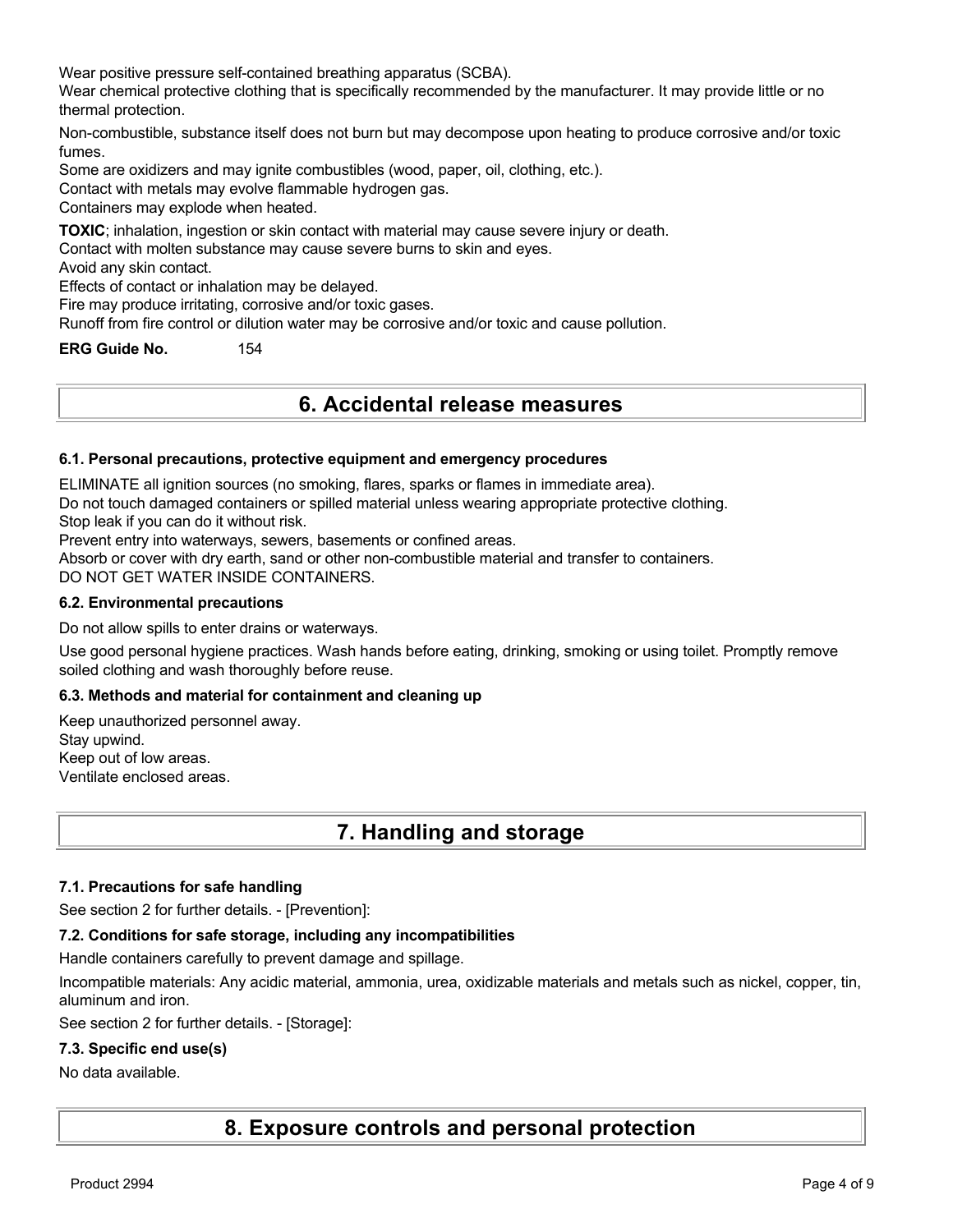#### **8.1. Control parameters**

#### **Exposure**

| <b>CAS No.</b>                                                         | Ingredient           | <b>Source</b>        | Value                |
|------------------------------------------------------------------------|----------------------|----------------------|----------------------|
| 0001310-58-3                                                           | Potassium hydroxide. | <b>OSHA</b>          | No Established Limit |
|                                                                        |                      | ACGIH                | Ceiling: 2 mg/m3     |
|                                                                        |                      | <b>NIOSH</b>         | $C2$ mg/m3           |
|                                                                        |                      | Supplier             | No Established Limit |
| 0001344-09-8                                                           | Sodium silicate      | <b>OSHA</b>          | No Established Limit |
|                                                                        | ACGIH                | No Established Limit |                      |
|                                                                        |                      | <b>NIOSH</b>         | No Established Limit |
|                                                                        |                      | Supplier             | No Established Limit |
| 0061789-40-0<br>PROPANAMINIUM, 3-AMINO-N-<br>(CARBOXYMETHYL)-N,N-DIMET | <b>OSHA</b>          | No Established Limit |                      |
|                                                                        | ACGIH                | No Established Limit |                      |
|                                                                        |                      | <b>NIOSH</b>         | No Established Limit |
|                                                                        |                      | Supplier             | No Established Limit |

#### **Carcinogen Data**

| CAS No.      | Ingredient                      | Sourcel     | Value                                                              |
|--------------|---------------------------------|-------------|--------------------------------------------------------------------|
| 0001310-58-3 | Potassium hydroxide.            | <b>OSHA</b> | Select Carcinogen: No                                              |
|              |                                 | <b>NTP</b>  | Known: No: Suspected: No                                           |
|              |                                 | <b>IARC</b> | Group 1: No: Group 2a: No: Group 2b: No: Group 3: No: Group 4: No: |
| 0001344-09-8 | Sodium silicate                 | <b>OSHA</b> | Select Carcinogen: No                                              |
|              |                                 | <b>NTP</b>  | Known: No: Suspected: No                                           |
|              |                                 | <b>IARC</b> | Group 1: No: Group 2a: No: Group 2b: No: Group 3: No: Group 4: No: |
| 0061789-40-0 | PROPANAMINIUM, 3-AMINO-         | <b>OSHA</b> | Select Carcinogen: No                                              |
|              | N-(CARBOXYMETHYL)-N.N-<br>DIMET | <b>NTP</b>  | Known: No: Suspected: No                                           |
|              |                                 | <b>IARC</b> | Group 1: No; Group 2a: No; Group 2b: No; Group 3: No; Group 4: No; |

#### **8.2. Exposure controls**

| <b>Respiratory</b>          | Use NIOSH/MSHA approved respirator, following manufacturer's recommendations when<br>concentrations exceed permissible exposure limits.                                                                                                                                                                                                |
|-----------------------------|----------------------------------------------------------------------------------------------------------------------------------------------------------------------------------------------------------------------------------------------------------------------------------------------------------------------------------------|
| <b>Eyes</b>                 | Wear safety glasses with side shields to protect the eyes. An eye wash station is suggested<br>as a good workplace practice.                                                                                                                                                                                                           |
| <b>Skin</b>                 | Chemical resistant clothing such as coveralls/apron boots should be worn. Chemical<br><b>Impervious Gloves</b>                                                                                                                                                                                                                         |
| <b>Engineering Controls</b> | Provide adequate ventilation. Where reasonably practicable this should be achieved by the<br>use of local exhaust ventilation and good general extraction. If these are not sufficient to<br>maintain concentrations of particulates and any vapor below occupational exposure limits<br>suitable respiratory protection must be worn. |
| <b>Other Work Practices</b> | Use good personal hygiene practices. Wash hands before eating, drinking, smoking or using<br>toilet. Promptly remove soiled clothing and wash thoroughly before reuse.                                                                                                                                                                 |

See section 2 for further details. - [Prevention]:

# **9. Physical and chemical properties**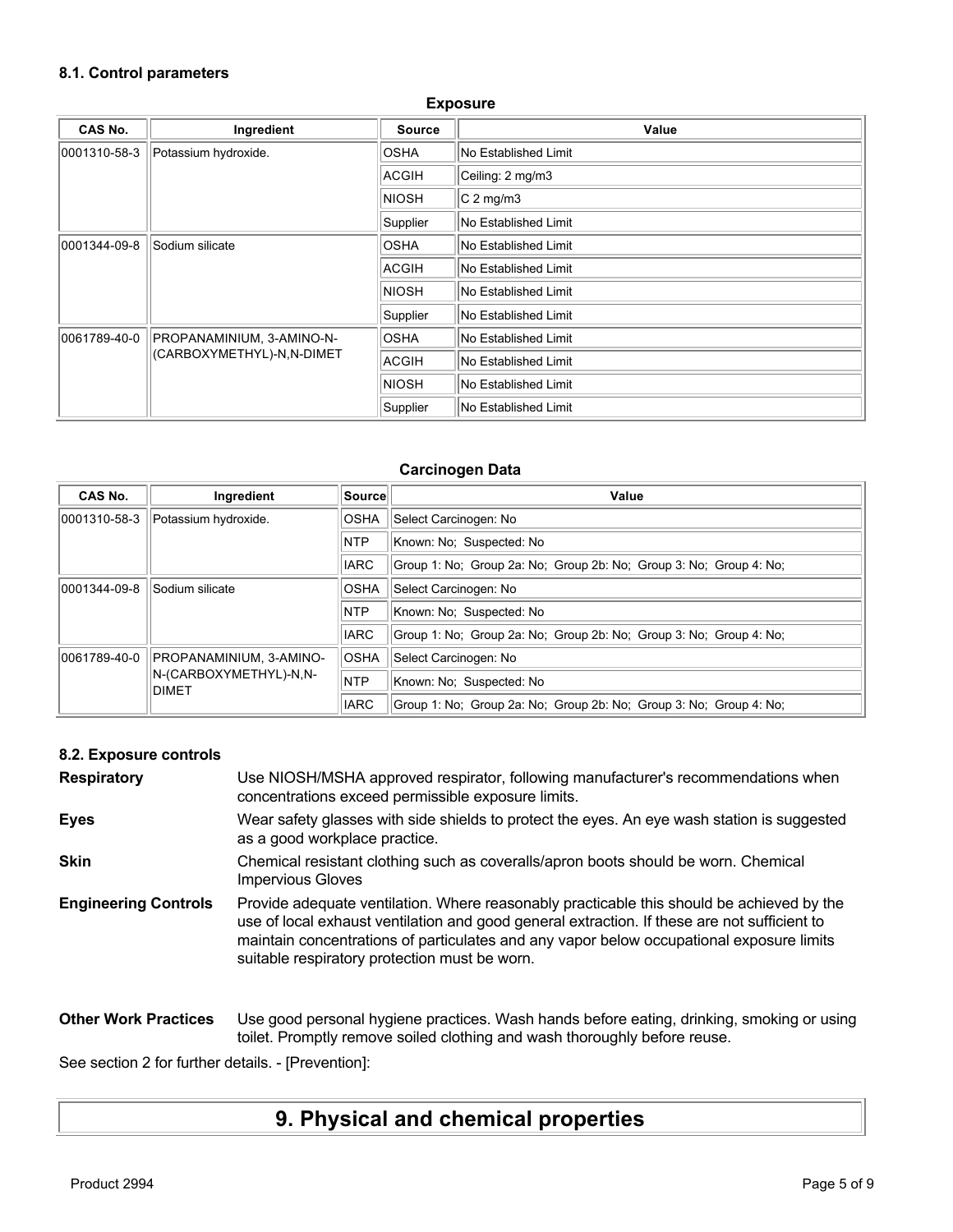| Appearance                                         | Amber Thin liquid                          |
|----------------------------------------------------|--------------------------------------------|
| Odor                                               | Mild                                       |
| <b>Odor threshold</b>                              | Not Measured                               |
| рH                                                 | $12.6 - 14.0$                              |
| Melting point / freezing point                     | Not Measured                               |
| Initial boiling point and boiling range            | $>212$ deg F                               |
| <b>Flash Point</b>                                 | >200 degrees F PMCC (non-flammable)        |
| Evaporation rate (Ether = 1)                       | 0.33                                       |
| <b>Flammability (solid, gas)</b>                   | Not Applicable                             |
| Upper/lower flammability or explosive<br>limits    | Lower Explosive Limit: Not Measured        |
|                                                    | <b>Upper Explosive Limit: Not Measured</b> |
| Vapor pressure (Pa)                                | Not Determined                             |
| <b>Vapor Density</b>                               | Not Determined                             |
| <b>Specific Gravity</b>                            | $1.032 - 1.052$                            |
| <b>Solubility in Water</b>                         | Not Measured                               |
| Partition coefficient n-octanol/water (Log<br>Kow) | Not Measured                               |
| <b>Auto-ignition temperature</b>                   | Not Measured                               |
| <b>Decomposition temperature</b>                   | Not Measured                               |
| <b>Viscosity (cSt)</b>                             | Not Measured                               |
| Foaming                                            | Moderate                                   |
| 9.2. Other information                             |                                            |
| No other relevant information.                     |                                            |

# **10. Stability and reactivity**

#### **10.1. Reactivity**

Hazardous Polymerization will not occur.

#### **10.2. Chemical stability**

Stable under normal circumstances.

#### **10.3. Possibility of hazardous reactions**

No data available.

#### **10.4. Conditions to avoid**

No data available.

#### **10.5. Incompatible materials**

Any acidic material, ammonia, urea, oxidizable materials and metals such as nickel, copper, tin, aluminum and iron.

#### **10.6. Hazardous decomposition products**

Hydrogen chloride and chlorine. Chlorine gas rate of decomposition increases with the concentration with temperatures above 85 degrees F (30C).

# **11. Toxicological information**

#### **Acute toxicity**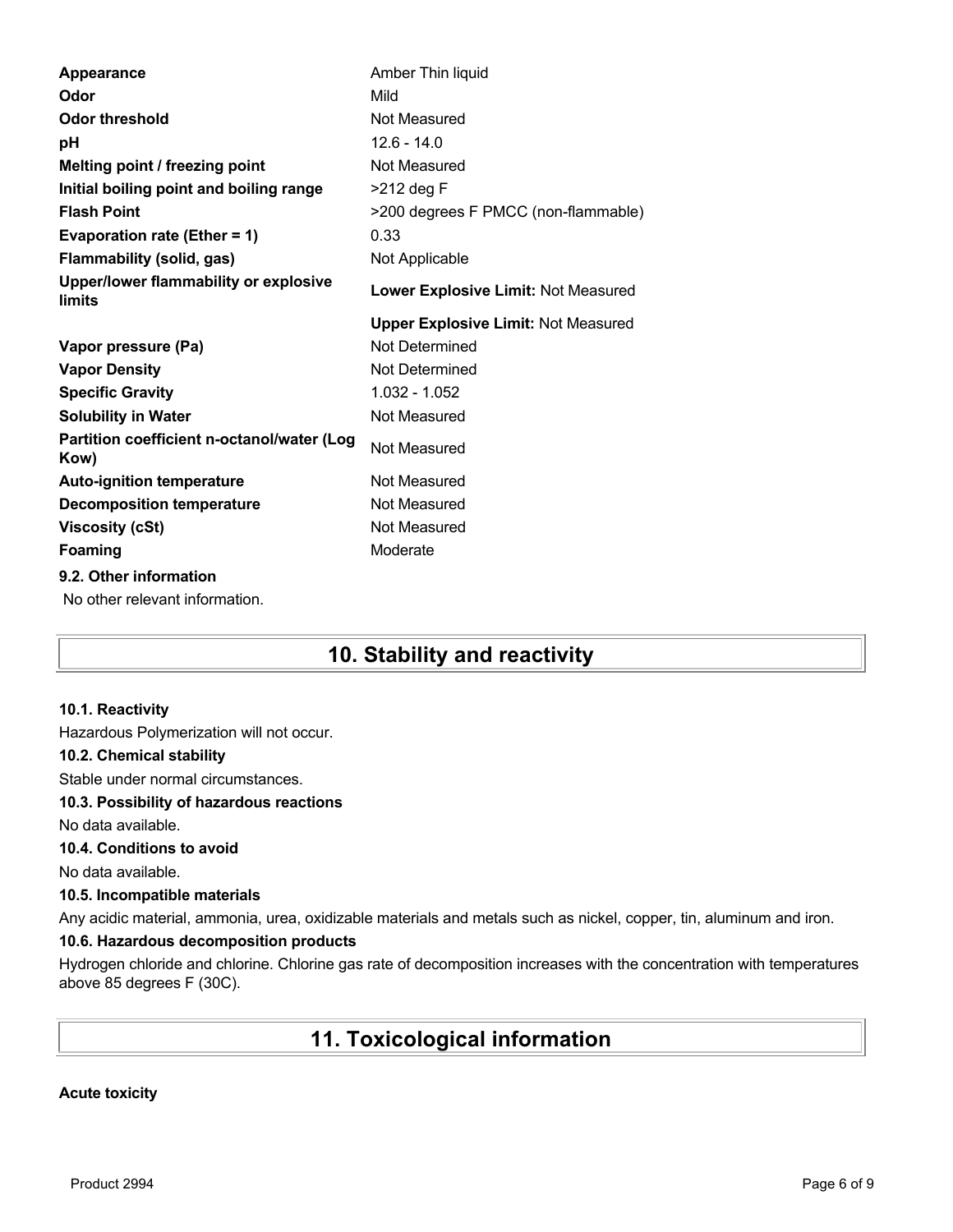| Ingredient                                                            | Oral LD50,<br>mg/kg             | Skin LD50,<br>mg/kg  | <b>Inhalation</b><br>Vapor LD50,<br>mg/L/4hr | <b>Inhalation</b><br>∣Dust/Mist LD50.∣<br>mg/L/4hr | Inhalation<br>Gas LD50,<br>ppm |
|-----------------------------------------------------------------------|---------------------------------|----------------------|----------------------------------------------|----------------------------------------------------|--------------------------------|
| Potassium hydroxide. - (1310-58-3)                                    | 365.00, Rat -<br>Category: 4    | No data<br>available | No data<br>available                         | No data available                                  | No data<br>available           |
| Sodium silicate - (1344-09-8)                                         | >2,000.00, Rat -<br>Category: 5 | No data<br>available | No data<br>available                         | No data available                                  | No data<br>available           |
| PROPANAMINIUM, 3-AMINO-N-(CARBOXYMETHYL)-<br>N,N-DIMET - (61789-40-0) | No data<br>available            | No data<br>available | No data<br>available                         | No data available                                  | No data<br>available           |

Note: When no route specific LD50 data is available for an acute toxin, the converted acute toxicity point estimate was used in the calculation of the product's ATE (Acute Toxicity Estimate).

| <b>Classification</b>         | Category | <b>Hazard Description</b>      |
|-------------------------------|----------|--------------------------------|
| Acute toxicity (oral)         |          | Not Applicable                 |
| Acute toxicity (dermal)       |          | Not Applicable                 |
| Acute toxicity (inhalation)   |          | Not Applicable                 |
| Skin corrosion/irritation     | 2        | Causes skin irritation.        |
| Serious eye damage/irritation | 2        | Causes serious eye irritation. |
| Respiratory sensitization     |          | Not Applicable                 |
| Skin sensitization            |          | Not Applicable                 |
| Germ cell mutagenicity        |          | Not Applicable                 |
| Carcinogenicity               |          | Not Applicable                 |
| Reproductive toxicity         |          | Not Applicable                 |
| STOT-single exposure          |          | Not Applicable                 |
| STOT-repeated exposure        |          | Not Applicable                 |
| Aspiration hazard             |          | Not Applicable                 |

# **12. Ecological information**

#### **12.1. Toxicity**

No additional information provided for this product. See Section 3 for chemical specific data.

### **Aquatic Ecotoxicity**

| Ingredient                                                                | 96 hr LC50 fish,<br>mq/l       | 48 hr EC50 crustacea,<br>mq/l | ErC50 algae,<br>mg/l |
|---------------------------------------------------------------------------|--------------------------------|-------------------------------|----------------------|
| Potassium hydroxide. - (1310-58-3)                                        | Not Available                  | Not Available                 | Not Available        |
| Sodium silicate - (1344-09-8)                                             | 301.00, Lepomis<br>macrochirus | 216.00, Daphnia magna         | Not Available        |
| PROPANAMINIUM, 3-AMINO-N-(CARBOXYMETHYL)-  <br>$N.N-DIMET - (61789-40-0)$ | Not Available                  | Not Available                 | Not Available        |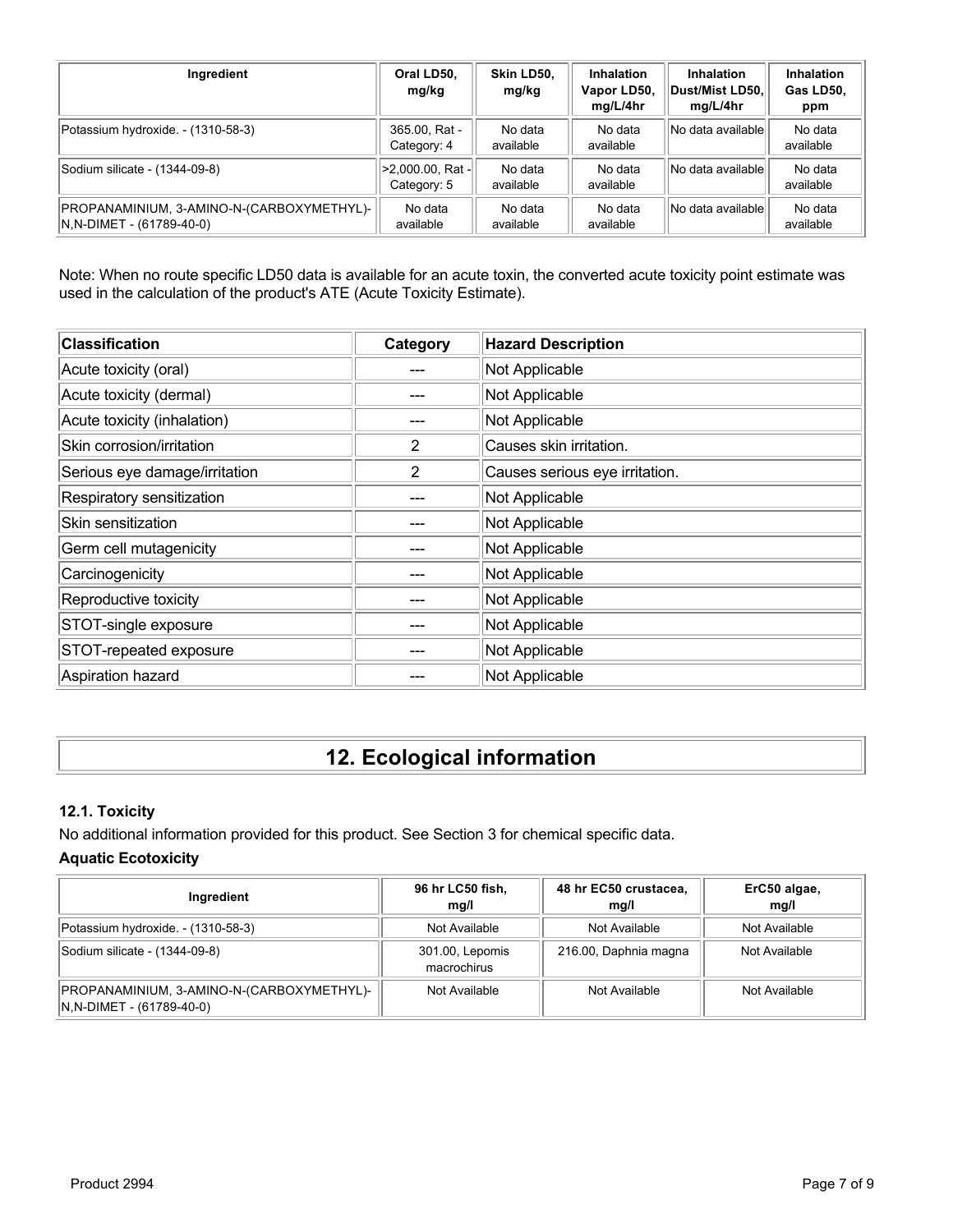#### **12.2. Persistence and degradability**

There is no data available on the preparation itself.

#### **12.3. Bioaccumulative potential**

Not Measured

**12.4. Mobility in soil**

No data available.

### **12.5. Results of PBT and vPvB assessment**

This product contains no PBT/vPvB chemicals.

### **12.6. Other adverse effects**

No data available.

## **13. Disposal considerations**

#### **13.1. Waste treatment methods**

Observe all federal, state and local regulations when disposing of this substance.

## **14. Transport information**

| 14.1. UN number                  | NA1760                                            |
|----------------------------------|---------------------------------------------------|
| 14.2. UN proper shipping name    | Compound, Cleaning, Liquid, (Potassium Hydroxide) |
| 14.3. Transport hazard class(es) |                                                   |
| 14.4. Packing group              | Ш                                                 |

## **15. Regulatory information**

| <b>Regulatory Overview</b>                          | The regulatory data in Section 15 is not intended to be all-inclusive, only selected regulations<br>are represented. |
|-----------------------------------------------------|----------------------------------------------------------------------------------------------------------------------|
| <b>Toxic Substance</b><br><b>Control Act (TSCA)</b> | All components of this material are either listed or exempt from listing on the TSCA Inventory.                      |
| <b>WHMIS Classification</b>                         | $D2B$ F                                                                                                              |
| <b>US EPA Tier II Hazards</b>                       | Fire: No                                                                                                             |
|                                                     | <b>Sudden Release of Pressure: No</b>                                                                                |

**Reactive:** No **Immediate (Acute):** Yes

# **Delayed (Chronic):** No

## **EPCRA 311/312 Chemicals and RQs (lbs):**

Potassium hydroxide. ( 1,000.00)

#### **EPCRA 302 Extremely Hazardous :** (No Product Ingredients Listed)

# **EPCRA 313 Toxic Chemicals:**

(No Product Ingredients Listed)

#### **Proposition 65 - Carcinogens (>0.0%):** (No Product Ingredients Listed)

#### **Proposition 65 - Developmental Toxins (>0.0%):** (No Product Ingredients Listed)